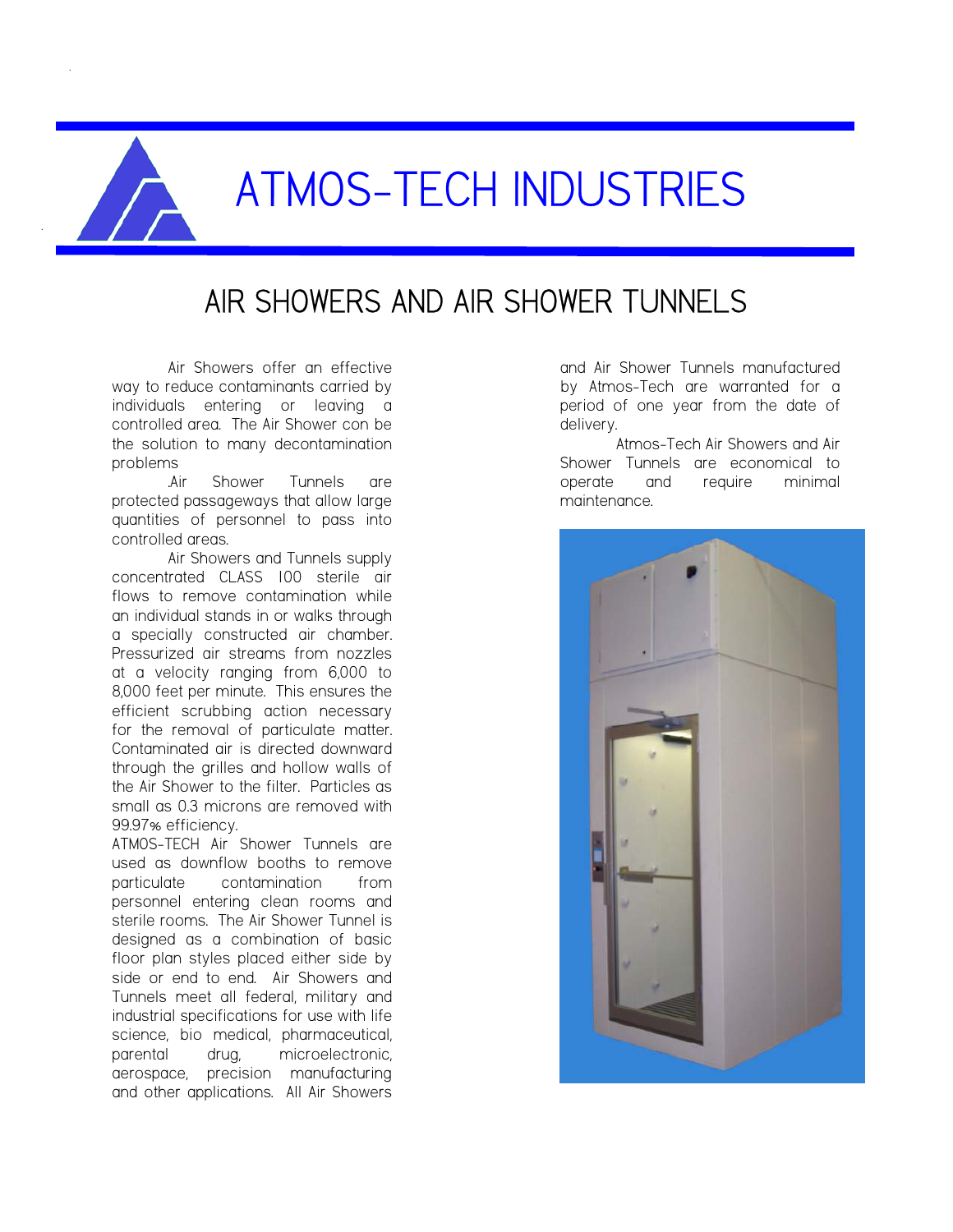## SPECIAL ATMOS-TECH AIR SHOWER FEATURES

- Light switch, audible alarm and alarm reset
- Four-line, 64-character alpha/numerical LCD display which monitors system function during normal operation and displays menu functions for service and system key changes.
- Sixteen Key membrane keypad for system operation -Four number code to turn control on and off
- -Four number code to access system set-up • Microprocessor Programming Capabilities
	- -Time of day
	- -Day of the week
	- -Cycle time
	- -Delay unlock time
	- -Designate entry and exit doors
	- -Replace entry system four-digit code
	- -Initiate time-lock feature
	- -Initiate security locking feature with a fourdigit code
	- -Initiate single direction access feature
- Microprocessor Diagnostic Capabilities -Air Shower disabling feature -Blower operations check -Door switch operations check -Door lock operations check -Presence sensor/mat switch check -Record blower operating hours -Record Air Shower cycle
- Standard interlocking doors which release automatically with power failure
- Standard fluorescent lighting contained in the ceiling to reduce turbulence LED is std lighting now
- Optional HEPA Ceiling provides a constant laminar flow to increase protection of the area
- Optional Ion Bar static eliminators when required
- Safety feature which automatically releases door locks in the event of a power failure
- Emergency stop button on each Air Shower which releases locks for exiting while sounding an an an an an an alarm.

#### AIR SHOWER ELECTRICAL REQUIREMENTS Three Phase Voltage

| ΗP  |       | MOTOR BLOWER | VOLTAGE AMPS |     |
|-----|-------|--------------|--------------|-----|
| 5HP | 3N669 | 40330        | 208V         | 153 |
|     |       |              | 460V         | 68  |
| 2HP | 3N667 | 40329        | 208V         | 70  |
|     |       |              | 230V         | 66  |
|     |       |              | 460V         | 33  |

\*Other voltages available upon request



ATMOS-TECH INDUSTRIES 1108 Pollack Ave., Ocean, NJ 07712 Phone:732-493-8400, Fax: 732-493-8954 E-Mail: sales@atmostech.com

#### **Ontario Representation: INDUSTRY AIR SALES LTD.**

**Guelph, ON Tel: 1-888-211-0171** quest<br> **WAC is available<br>
STAC IS AVAC IS AVACES LTD**<br> **WACK COMPTER CONTERNATES**<br>
Tel: 1-888-211-0171<br>
WWW.industryairsales.com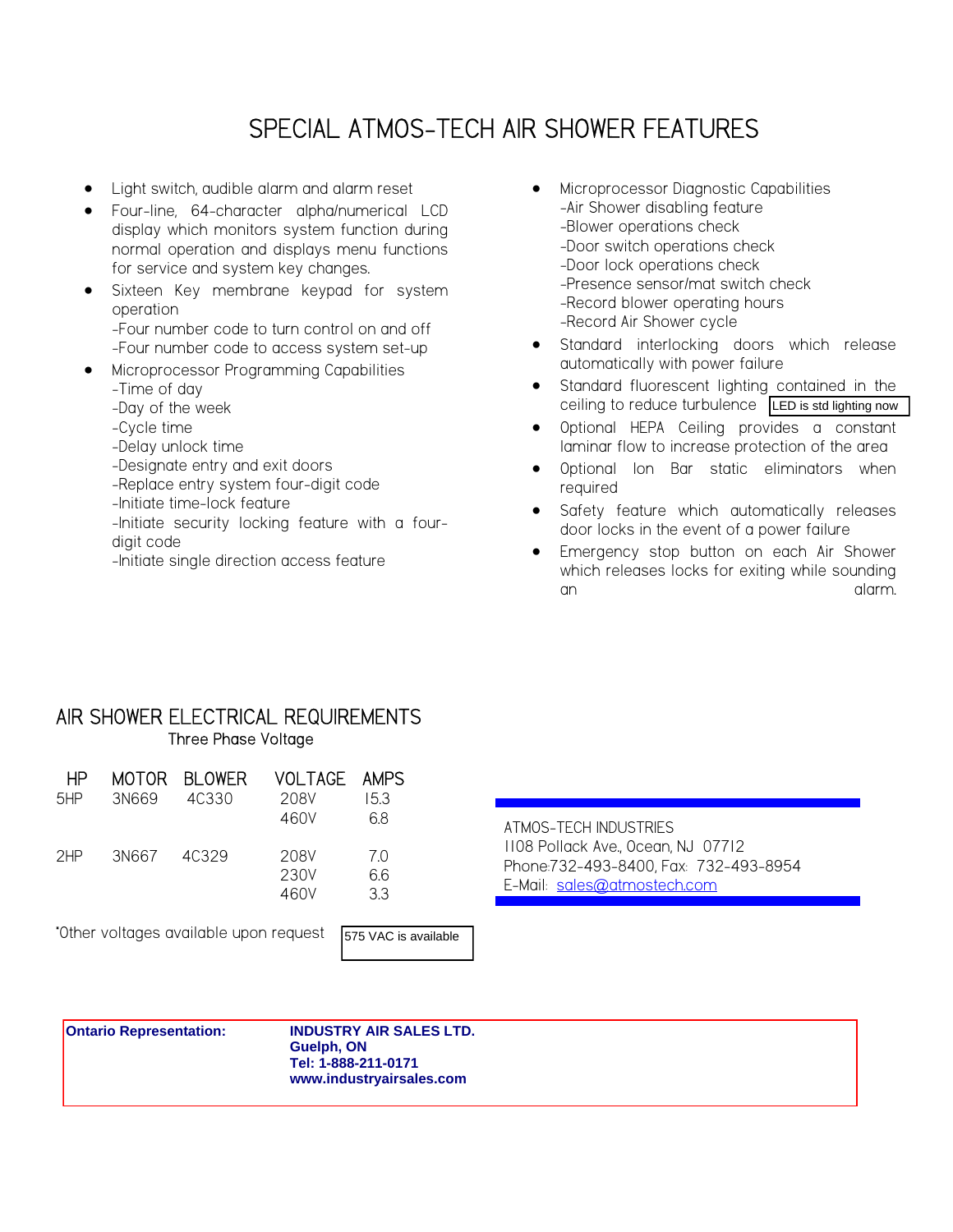## ATMOS-TECH PERSONNEL AIR SHOWERS

|                                                                   |                     |                      |                       |                      |                     |                       |                      |                      |                      |                                | Air Shower Tunnels     |                                |
|-------------------------------------------------------------------|---------------------|----------------------|-----------------------|----------------------|---------------------|-----------------------|----------------------|----------------------|----------------------|--------------------------------|------------------------|--------------------------------|
| <b>MODEL</b>                                                      | 337                 | 347                  | 357                   | 367                  | 447                 | 457                   | 467                  | 557                  | 567                  | 667                            | 3127                   | 3157                           |
| Base Section Ht.                                                  | 90                  | 90                   | 90                    | 90                   | 90                  | 90                    | 90                   | 90                   | 90                   | 90                             | 90                     | 90                             |
| Width<br>Length<br>Box<br><b>Blower</b><br>Height                 | 52<br>44<br>26      | 52<br>56<br>26       | 52<br>60<br>30        | 52<br>72<br>30       | 58<br>56<br>30      | 58<br>60<br>30        | 58<br>72<br>30       | 64<br>60<br>30       | 64<br>72<br>30       | 70<br>72<br>30                 | 52<br>144<br>30        | 52<br>180<br>30                |
| Door Width<br>Width-ID                                            | 36<br>35 1/2        | 36<br>35 1/2         | 36<br>35 <sub>2</sub> | 36<br>35 1/2         | 36<br>411/2         | 36<br>411/2           | 36<br>411/2          | 42<br>47 1/2         | 42<br>47 1/2         | 49<br>53 <sub>2</sub>          | 30<br>35 1/2           | 30<br>$35\frac{1}{2}$          |
| Length-ID clear<br>Number<br>of                                   | 35<br>20            | 47<br>20             | 5 <sub>1</sub><br>32  | 63<br>36             | 47<br>32            | 5 <sub>1</sub><br>32  | 63<br>36             | 51<br>32             | 63<br>36             | 63<br>40                       | 135<br>60              | 7 <br>96                       |
| Nozzles<br><b>of</b><br>Quantity<br><b>Blowers</b>                |                     |                      |                       |                      |                     |                       |                      |                      |                      |                                | 3                      | 3                              |
| CFM/blower @2"<br>WG                                              | 1010                | 1010                 | 1820                  | 1820                 | 1820                | 1820                  | 1820                 | 1820                 | 1820                 | 1820                           | 3030                   | 5460                           |
| <b>RPM</b>                                                        | 3600                | 3600                 | 3600                  | 3600                 | 3600                | 3600                  | 3600                 | 3600                 | 3600                 | 3600                           | 3600                   | 3600                           |
| Wheel Diameter<br>3 door available<br>Shipping Weight             | 121/2<br>no<br>1600 | 12 1/2<br>no<br>1800 | 131/2<br>yes<br>1900  | 131/2<br>yes<br>2100 | 131/2<br>no<br>1800 | 13 1/2<br>yes<br>2000 | 131/2<br>yes<br>2200 | 131/2<br>yes<br>2000 | 131/2<br>yes<br>2200 | 13 <sub>2</sub><br>Yes<br>2400 | 121/2<br>yes<br>5300   | 12 <sub>2</sub><br>Yes<br>5700 |
| Filter: I 1' <sub>2</sub> deep x<br>H <sub>5</sub> P <sub>5</sub> | 18x24<br>2          | 18x24<br>2           | 24x24<br>5            | 24x24<br>5           | 24x24<br>5          | 24x24<br>5            | 24x24<br>5           | 24x24<br>5           | 24x24<br>5           | 24x24<br>5                     | $3 - 18x24$<br>$3-2HP$ | $3 - 24 \times 24$<br>$3-5HP$  |

HFC Model –for HEPA Filter Ceiling Model add 6" to base section height.

#### SPECIAL SIZES ARE AVAILABLE UPON REQUEST.